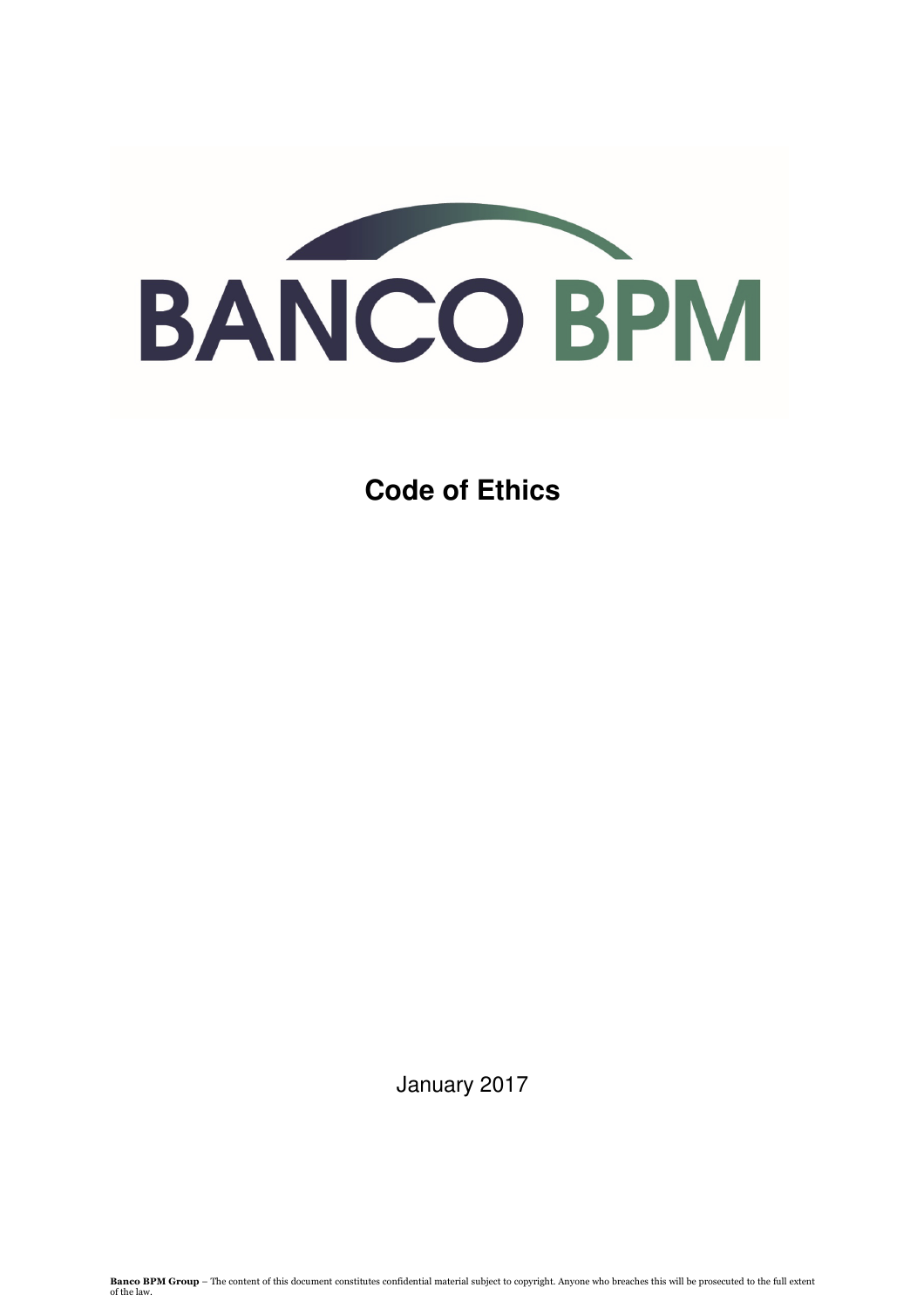| $\mathbf{1}$   |               |                                                                          |  |
|----------------|---------------|--------------------------------------------------------------------------|--|
|                | 1.1           |                                                                          |  |
|                | $1.2^{\circ}$ |                                                                          |  |
| 2              |               |                                                                          |  |
| 3              |               |                                                                          |  |
|                | 3.1           |                                                                          |  |
|                | 3.2           |                                                                          |  |
|                | 3.3           |                                                                          |  |
|                | 3.4           |                                                                          |  |
|                | 3.5           | Relations with the Supervisory Authorities and Public Administration  12 |  |
|                | 3.6           |                                                                          |  |
| $\overline{4}$ |               |                                                                          |  |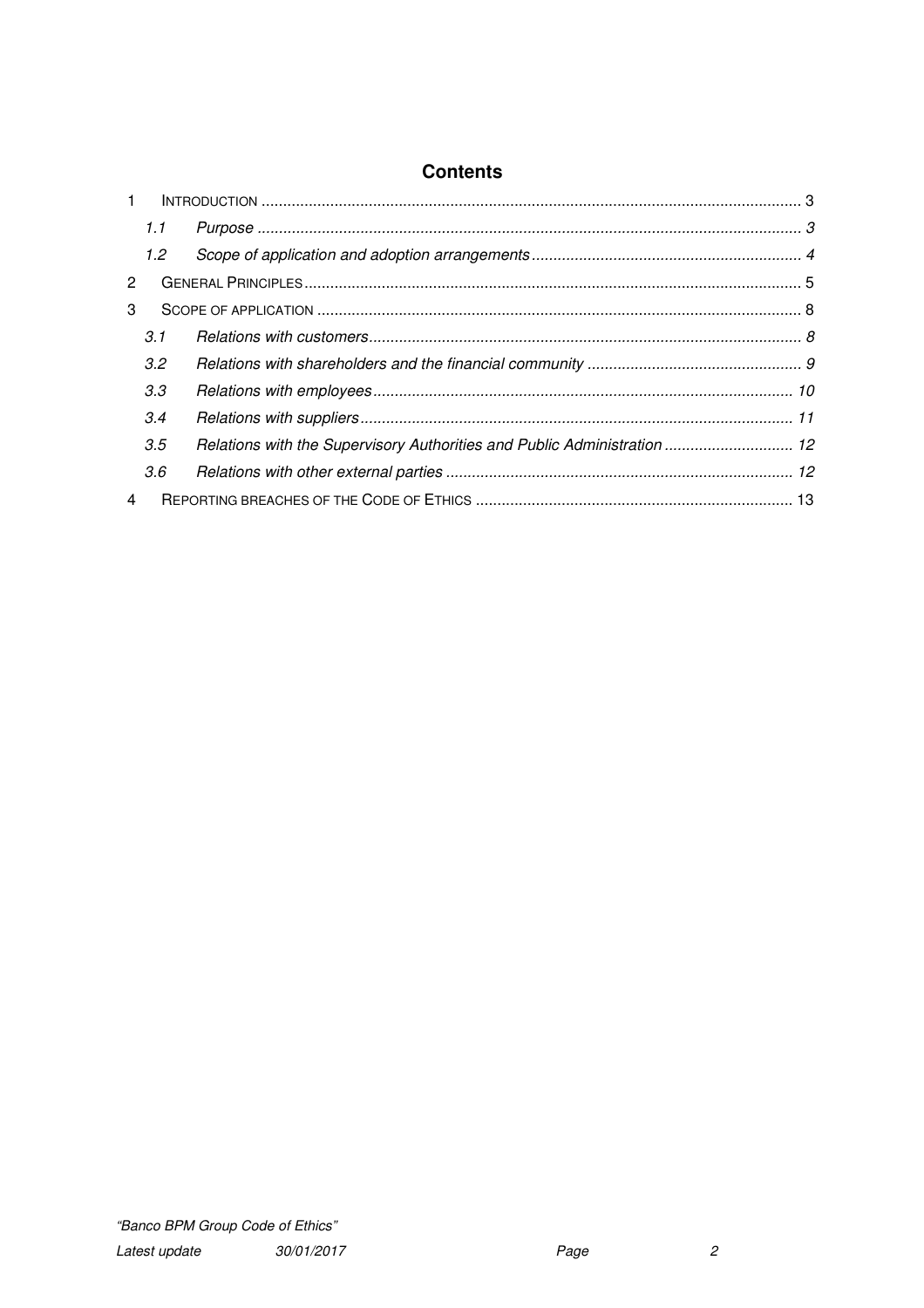# **1 Introduction**

# **1.1 Purpose**

Banco BPM S.p.A. (hereinafter also referred to as the "Parent Company") is a joint-stock company and performs, simultaneously, the function of bank and Parent Holding Company of the Banco BPM Group (hereinafter also referred to as the "Group"), with operating, governance and coordination functions. The Group, with registered office in Milan and administrative office in Verona, is listed on the Electronic equity market (MTA, Mercato telematico Azionario) organised and managed by Borsa Italiana S.p.A..

The Banco BPM Group carries out its activities in the banking sector and, more specifically, financial activities, chiefly, but not exclusively, in Italy. The Banco BPM Group was created from the merger between Banco Popolare and Banca Popolare di Milano (BPM).

The companies involved in the merger have always striven to promote and support economic, civil, social and environmental development in the regions where they have a presence, performing their role as a banking group in the best possible way with regard to all sectors of the economy: the private sector, i.e. families and businesses, with a particular focus on small and medium-sized enterprises; the public sector, i.e. the bodies and institutions that make up the local self-government system; the civil sector, i.e. associations and other organisations that make up the non-profit system.

The Group thus intends to continue its traditional customer-centric approach, ensuring transparency in its relationships and constantly seeking to improve its services with an offer tailored to the needs of its customers. In order to pursue this mission, the Group develops its human resources, maintaining a system of relationships with its employees aimed at boosting their motivation and sense of belonging.

In this regard, the Group has decided to issue its stakeholders with this Code of Ethics (hereinafter also referred to as the "Code"), which seeks to provide a clear and transparent definition of all the relevant values and responsibilities, along with guidelines to govern the conduct of the representatives and employees of the companies within the Group.

The companies within the Group shall undertake to ensure their employees and the Group's other stakeholders are familiar with the Code of Ethics.

Every year, the Group drafts a social report, which lays down not only the activities carried out for its stakeholders, but also the behavioural rules adopted and the activities aimed at ensuring compliance with them.

All conduct should be inspired by principles of ethics, legality and transparency, and the respect of all persons without distinction, in accordance with the Group's values, guidelines and processes, and every effort should be made not to expose the Group to regulatory and reputational risks.

The Group shall undertake to comply with the regulations in force in the various fields of activity in which it operates as well as with guidelines in terms of protecting human rights, employment protection, combating corruption, organised crime and terrorism. Any behaviour, during the exercising of one's functions, that violates criminal legislation must be considered a breach of the Code of Ethics.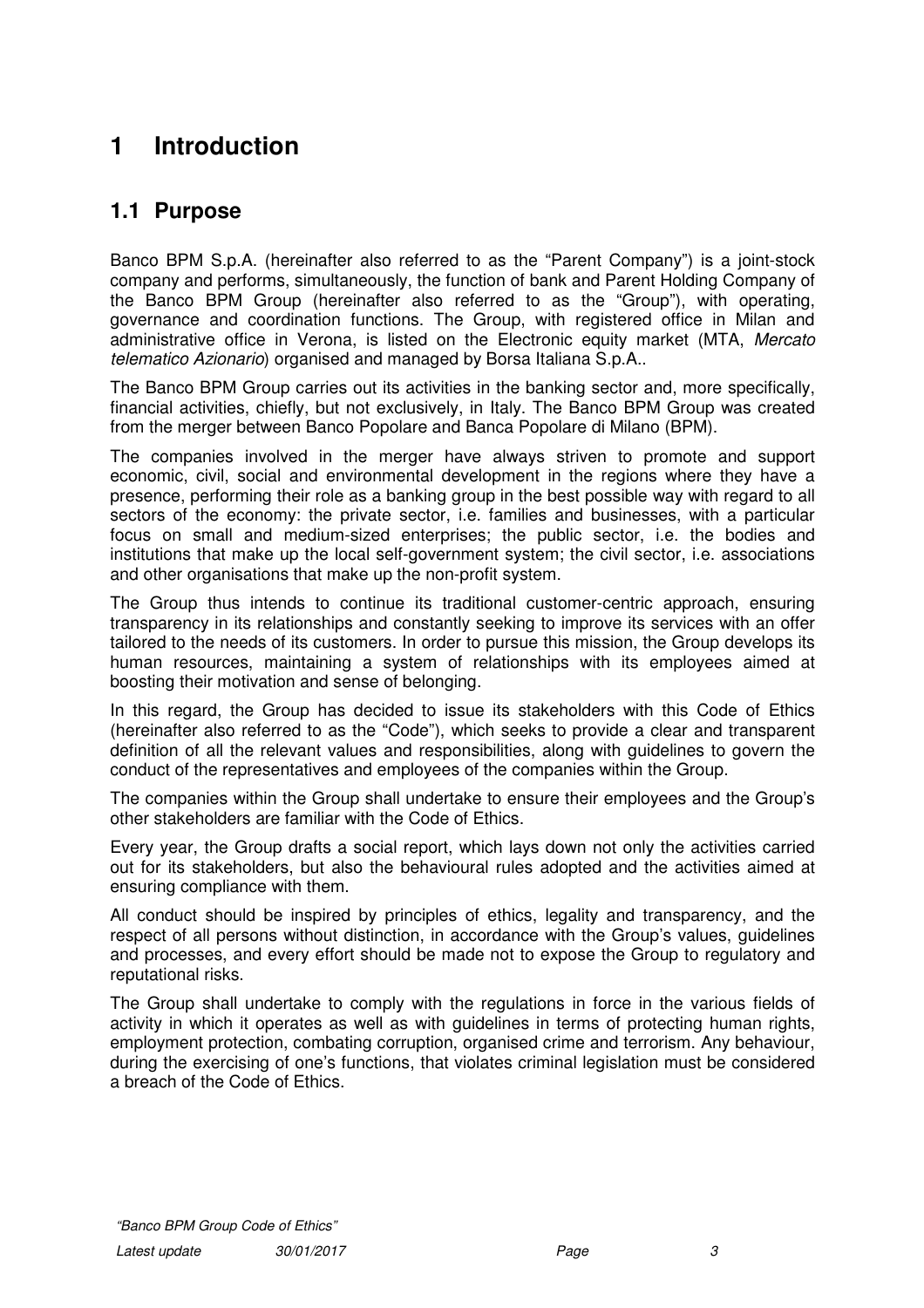# **1.2 Scope of application and adoption arrangements**

The guidelines and provisions of the Code are binding on all directors, auditors and persons linked to the Group by an employment relationship ("employees") and all those who operate for the Group, irrespective of the relationship that links them to it ("associates").

The Group's directors, auditors, employees and associates are hereinafter referred to as the "Recipients".

The companies within the Banco BPM Group adopt an Organisation, Management and Control Model (pursuant to art. 6 of Italian Legislative Decree 231 of 08 June 2001), hereinafter also referred to as the "Organization, Management and Control Model pursuant to Legislative Decree 231/01" or the "Model", of which this Code of Ethics forms an integral part.

This Code of Ethics is approved by the Board of Directors of the Parent Company, subject to the favourable opinion of the Board of Statutory Auditors, and subsequently disseminated to the companies within the Group for approval by the competent Body.

The Code of Ethics and any updates are communicated to the Recipients and the public using the following instruments:

- distribution in paper and/or electronic format (e.g. e-mail);
- publication on the intranets of the Group companies;
- publication on the websites of the Group companies.

The administrative and organisational structures, in their various guises, shall undertake to uphold the Code of Ethics and promote compliance with it.

In particular, each Recipient is required to:

- refrain from behaviour that breaches the Code of Ethics and to adhere to all company regulations;
- guide the employees in their organisational units to ensure full compliance with the Code of Ethics;
- communicate this Code to third parties with whom the Group and its constituent companies establish a legal relationship;
- report any breach of the Code of Ethics insofar as any conduct contrary to the letter and spirit of the Code will be subject to disciplinary sanctions. The reporting procedures, the penalty system and the verification activities are addressed in the Organisation, Management and Control Model pursuant to Legislative Decree 231/01 of the individual companies within the Group, which should be referred to specifically.

In particular, the Banco BPM Group organises suitable training courses with the goal of developing, over time and among other things, the ability to recognise, analyse and resolve any doubts that may arise during standard operations with regard to the provisions within the Code of Ethics.

Non-compliant behaviour may render the Group civilly and/or criminally and/or administratively liable in accordance with the law, with the consequent application of penalties against it, while triggering disciplinary sanctions against its employees, or, in the worst cases, civil and/or criminal and/or administrative penalties.

It is thus mandatory for all Group personnel to comply rigorously with the provisions within the Regulations.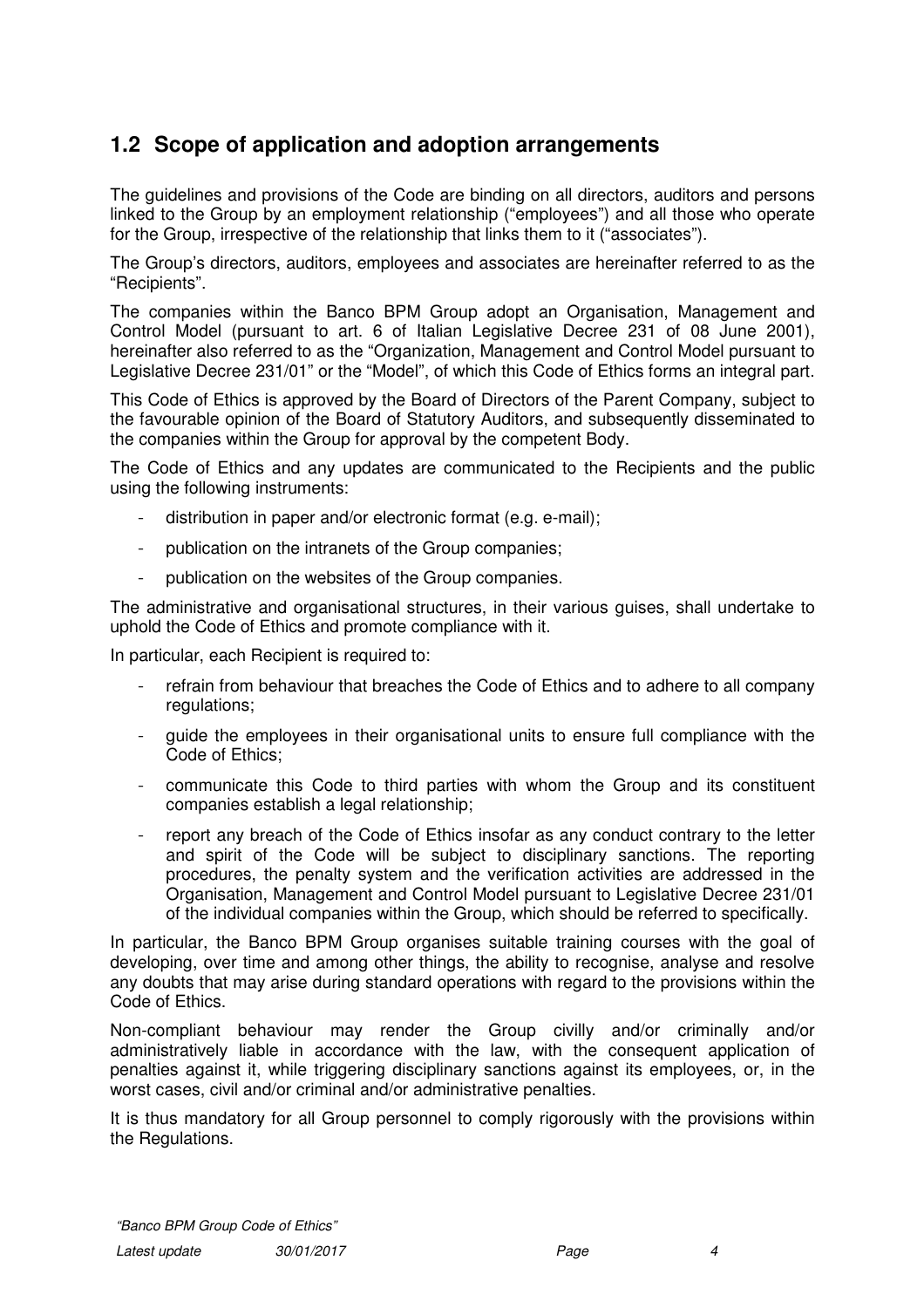# **2 General Principles**

# **Fairness and honesty**

The Group operates in accordance with the legislation in force, internal regulations and professional ethics. The pursuit of the Group's interests may never constitute justification for conduct that breaches the principles of fairness and honesty; for this reason, it is not permitted to receive or offer benefits or gifts whose value may be considered an instrument for influencing the independent judgement and conduct of the parties involved.

All conduct aimed at facilitating corruption and/or collusion is prohibited, including if committed through third parties, the purpose of which is to obtain advantages for oneself or for the companies within the Group.

All activities and operations carried out and, in general, conduct adopted during the exercising of working activities must be inspired by principles of honesty, integrity, fairness, professionalism, transparency and loyalty.

# **Impartiality**

In both internal relations and those with counterparties, the Group shall avoid any form of discrimination on the basis of nationality, gender, age, physical and mental disability, sexual orientation, political or trade union views, philosophical or religious beliefs.

## **Professionalism, development and protection of resources**

The Group promotes the highest degree of professionalism in its directors, auditors, employees and associates.

The Group believes it is fundamental for its personnel to be selected according to transparent criteria, based on the verification of professional requirements, while ensuring equal opportunities; it continuously promotes professional growth, providing suitable training, upgrading and development instruments.

All employees are granted equal opportunities for professional growth and career advancement, in accordance with principles of meritocracy, transparency and equity. Behaviour, which may cause harm to personal dignity, integrity and liberty, is not acceptable; sexual harassment, physical or psychological bullying and mobbing/stalking will not be tolerated.

# **Confidentiality of information and data processing**

The Group shall process personal data in full compliance with the legislative provisions in force concerning protecting privacy (Italian Legislative Decree 196/2003 and Regulation EU 2016/679).

The Group shall cooperate fully with the Data Protection Supervisory Authority when asked to provide information and documentation and/or permit inspections.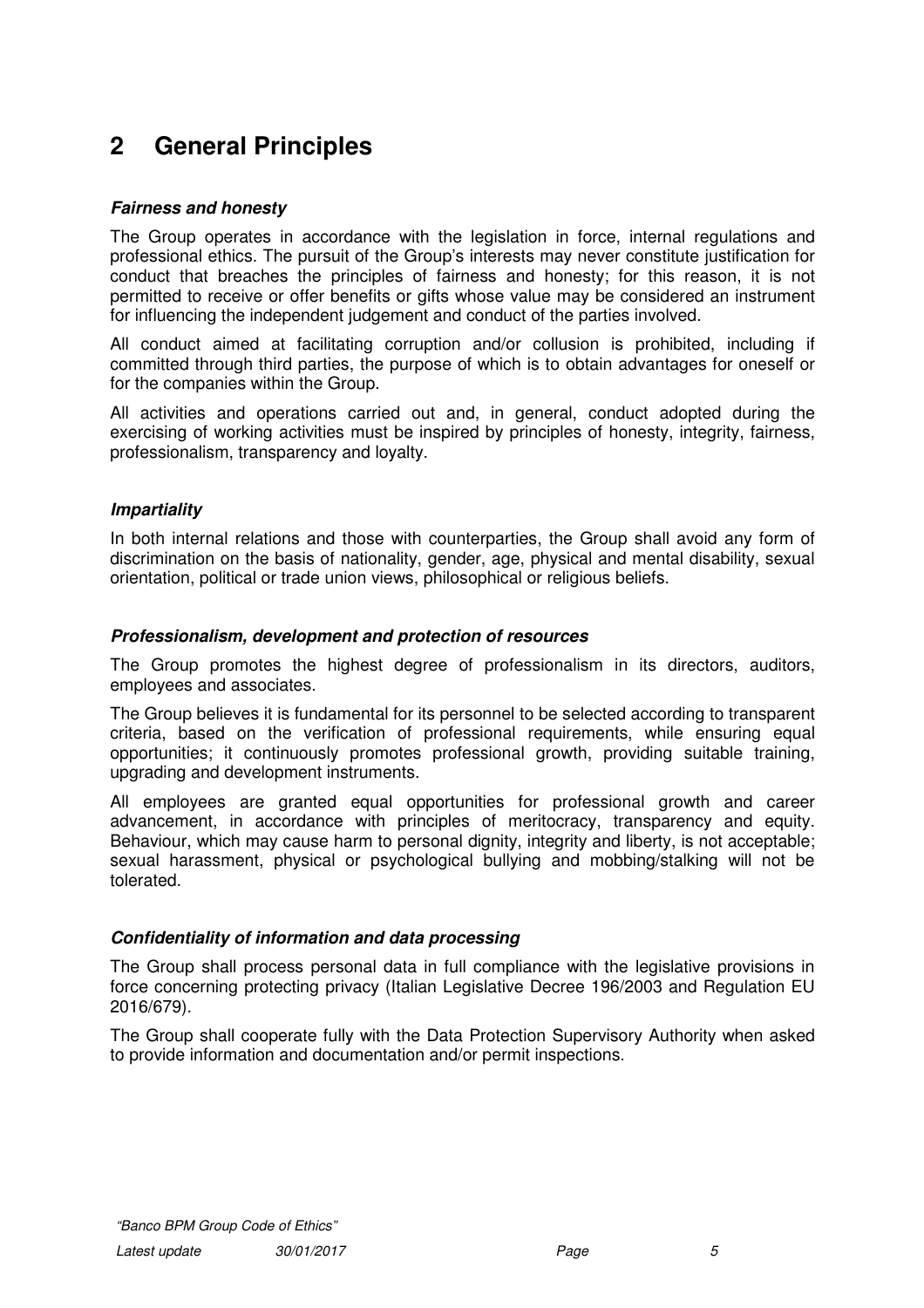## **Processing inside information**

The Group shall take every step to protect the inside information in its possession, in accordance with the regulatory provisions (Directive EU 2014/57 and Regulation EU 2014/596).

All parties who have access to inside information, as defined by Italian Legislative Decree 58/1998, must refrain from (i) disseminating such information outside of the cases specified by the Group (ii) using such information inappropriately for the buying/selling of financial instruments (for themselves or for others), in order to ensure maximum market transparency.

Group communications, both to the public and the Authorities, shall be transparent, exhaustive and prompt, and comply with the pro tempore regulations in force, including any internal rules.

## **Conflicts of interest**

When carrying out its activities, the Group shall take steps to ensure correct management of any conflicts of interest, whether actual or merely potential, which may arise, ensuring the necessary transparency. In addition to the cases specified by the regulations, situations where a Recipient is operating for the satisfaction, including potential, of interests other than those of the company and its shareholders, shall constitute conflicts of interest.

With no prejudice to the stipulations in article 2391 of the Italian Civil Code, when the existence of a non-company interest applicable to a Recipient may entail prejudice to third parties or to the company, the Recipient must refrain from the activities, which generate the interest in question.

#### **Transparency and completeness of information**

The Group shall undertake to make prompt, accurate and comprehensible communications in accordance with the legal provisions in force, so as to enable anyone to make informed decisions.

It is forbidden to disseminate false information (not only concerning Group data) or implement simulated operations or other contrivances likely to cause a significant change to the price of listed or unlisted financial instruments or significantly affect the trust the public places in the financial stability of the companies and/or Group or any other company.

#### **Transparency and accuracy of information concerning the economic and financial position and assets of the Banco BPM Group**

All Recipients who, in whatever capacity (even as mere data providers), are involved in drafting the financial statements and similar documents, or any documents that show the economic or financial position and assets of the relevant company or Banco BPM Group, along with all directors, auditors and anyone holding managerial positions, are prohibited from expressing facts that do not reflect the truth, even if subject to evaluation, or omitting information or hiding data in direct or indirect breach of the regulatory provisions and internal procedural rules, in order to mislead any party whatsoever.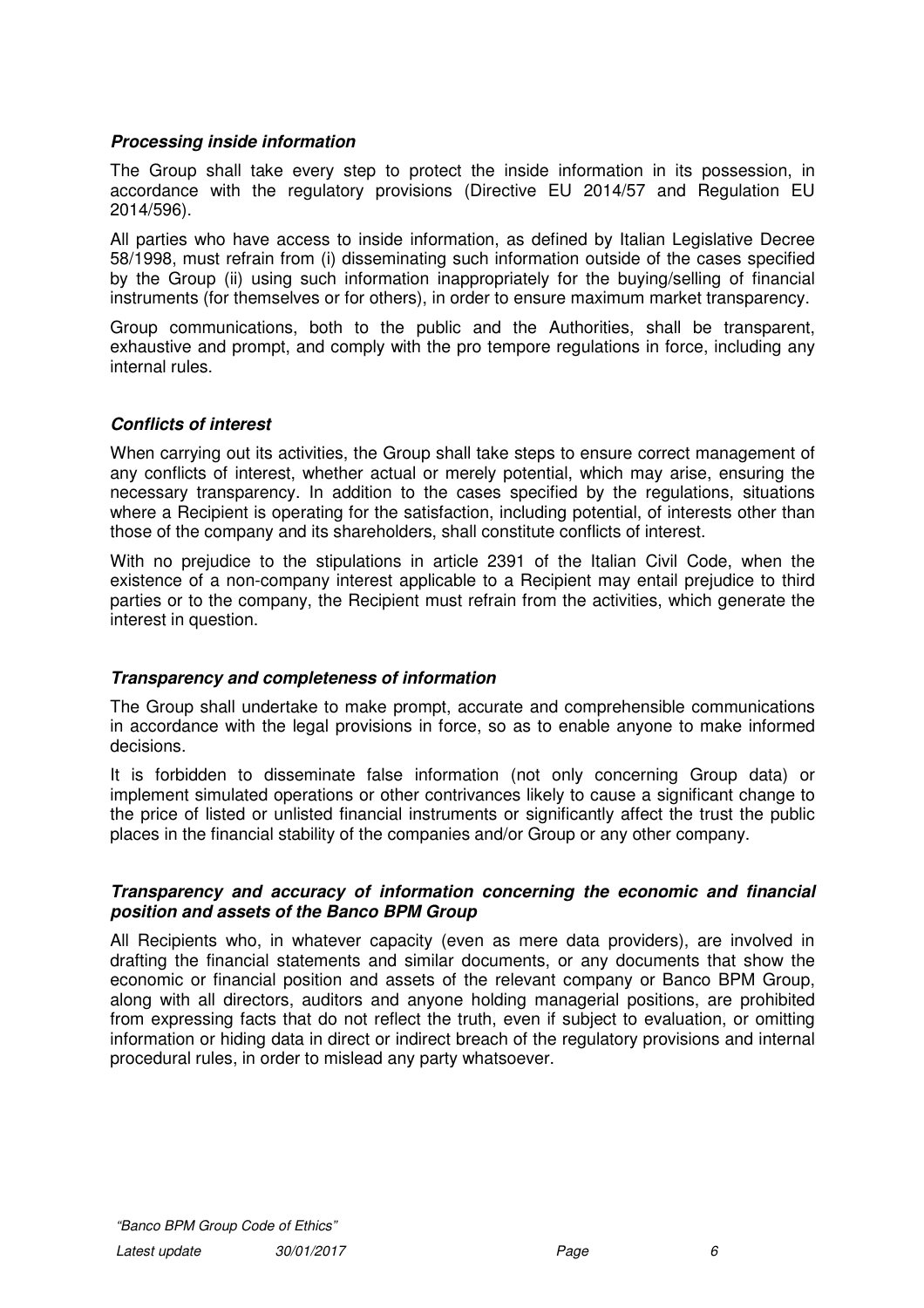# **Health protection**

The Group shall guarantee, in accordance with the legislation in force, a compliant working environment in terms of personal health and safety, and particularly with regard to:

- legal technical/structural standards concerning equipment, facilities, workplaces and chemical/physical/biological agents;
- risk assessment activities and the preparation of the resulting prevention and protection measures;
- organisational activities, sanitary inspections, information, training and monitoring in relation to ensuring compliance with safe working procedures and instructions;
- acquiring the documentation and certification required by law;
- periodic checks of the application and effectiveness of the procedures adopted;
- preventing offences committed through breaches of health and safety regulations.

Recipients shall adhere scrupulously to the prevention and safety measures implemented.

# **Environmental protection**

The Group shall be sensitive to protection of the environment as a primary asset. To this end, it shall guide its choices, including for the purposes of selecting suppliers, in order to ensure compatibility between economic initiatives and environmental requirements in accordance with the regulations in force, paying particular attention to:

- the collection and disposal of waste;
- the use of qualitatively sustainable energy sources;
- the reduction of energy consumption;
- preventing offences committed through breaches of environmental protection legislation.

#### **Use of company assets**

The management and use of company assets must be inspired by principles of integrity, fairness and responsibility; in particular, all Recipients are required to respect and safeguard the Group's assets, and prevent fraudulent or improper use thereof.

The electronic instruments provided must be used exclusively for work activities and according to procedures that do not cause prejudice to the Group and its information systems. In particular, it is prohibited:

- to tamper with the protection systems for the information systems of the company and any entity with which the Group maintains working relations;
- to create, modify, export or delete data of the Group and/or third parties fraudulently;
- to access the IT network of the companies within the Group or third parties without permission;
- to install devices to intercept the communications of third parties;
- to install and disseminate illegal programs or viruses through the company network.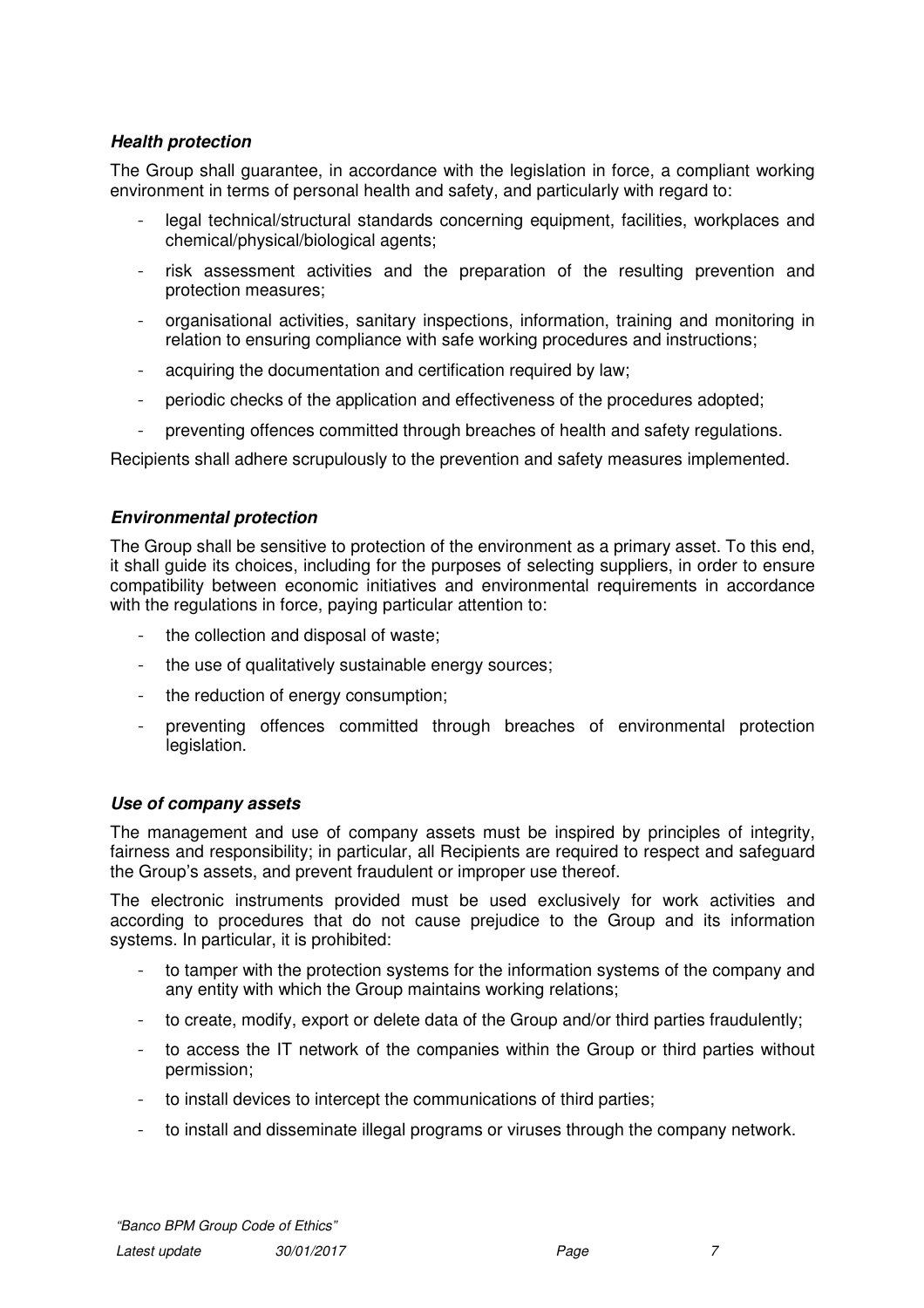When sending e-mails, Recipients must exercise the same caution and care and use the same good manners they use in ordinary mail.

As regards any Internet connection provided, as well as telephones (including mobiles) and e-mail, such instruments must only be used for company purposes.

Company vehicles and all the assets and services made available to Recipients by virtue of the functions entrusted to them by the Group must only be used for company requirements. Personal use is possible only according to the cases, methods and conditions and within the limits permitted by the internal regulations or, possibly, in special cases, where stipulated by the employment contract.

The costs incurred by the Recipients for travel, food and lodging shall be reimbursed by the Group, exclusively within the limits and time frames and according to the methods provided for in the internal regulations.

#### **Internal control**

The Group has established an internal controls system, entrusted to suitable departments structured in accordance with legal requirements, secondary legislation and self-regulation rules.

All Recipients, within the context of the functions and duties assigned to him/her, must make an active contribution to ensuring optimum functioning of the internal controls system and the development of an internal controls culture.

# **3 Scope of application**

# **3.1 Relations with customers**

The Group shall undertake to create and develop relationships of trust and mutual and sustainable satisfaction with its customers.

Contractual relationships and communications to customers shall be marked by principles of fairness, professionalism and transparency.

In particular, in order to protect the image and reputation of the Group, it is essential for relations with customers to be based on compliance with the law, with particular reference to provisions concerning anti-money laundering and self-laundering, anti-usury, transparency and privacy, as well as supervisory regulations.

Moreover, when establishing commercial relations with new customers and managing existing relationships, it is necessary, based on information that is public and/or available in accordance with the legislation in force, to avoid:

- dealing with parties involved in illicit activities, in particular connected with arms trafficking, money laundering, terrorism, smuggling, the trafficking of narcotic drugs or psychotropic substances and, in any event, parties that do not fulfil the necessary requirements of professionalism and commercial reliability;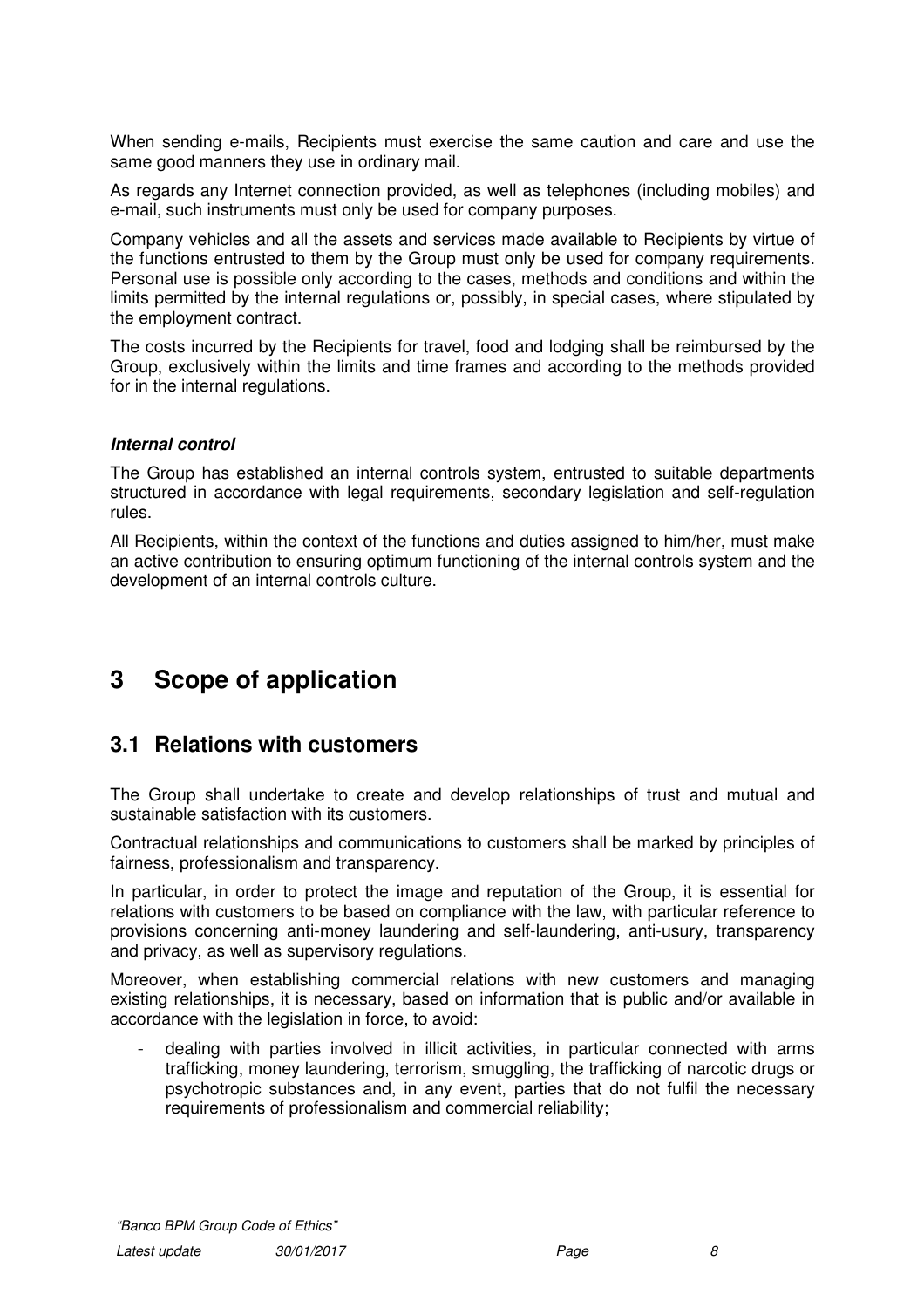maintaining financial relations with parties, which, even indirectly, obstruct human development and contribute to breaches of fundamental human rights (e.g. by using child labour, facilitating the trafficking of migrants or sex tourism etc.).

In their relations with customers, Recipients are required to ensure their conduct satisfies criteria of proactivity, courtesy, transparency, cooperation and consideration, by providing adequate, complete and prompt information about the products and services offered. The products and services offered to customers must satisfy their actual needs and it is not permitted to employ circumvention, bullying tactics or measures aimed at forcing their judgement or behaviour.

Customers shall be given clear and complete information about the products and services offered and the relevant conditions applied, so as to facilitate understanding thereof and the making of informed choices.

All customer complaints will be handled sensitively, according to suitable internal procedures, since they represent an opportunity to improve, overcome conflict and boost customer trust and satisfaction.

# **3.2 Relations with shareholders and the financial community**

It is a priority for the Group to enhance the investments of its shareholders, by implementing a policy that seeks the creation of value over time.

In order for the investors' decisions to be based on the correct assessment of company policies, the performance and expected profitability of the capital invested, the Group ensures all the information necessary, both through the instruments stipulated by the law and by means of presentations to institutional investors, analysts and the entire financial community, at the time of both major financial deadlines and any extraordinary operations. Any information that may have an impact on stock market performance is disclosed in accordance with the criteria and procedures established by the legislation in force.

# **Management of related parties and/or connected parties**

The Group shall undertake to ensure the maximum level of fairness and substantial/procedural transparency in the management of its operations with related parties and/or connected parties, ensuring, where requested, the provision of suitable information to the market.

#### **Transparency of accounting and tax documentation**

Accounting and fiscal transparency is based on honest, accurate and complete basic information for the relevant accounting records. Recipients are required to cooperate, within their remits, to ensure that management results are represented correctly and promptly in the bank's management and administrative system.

It is forbidden to behave in any way that may prejudice the transparency and traceability of tax and financial information.

Adequate supporting documentation is kept for every operation, so as to enable:

- easy and prompt bookkeeping;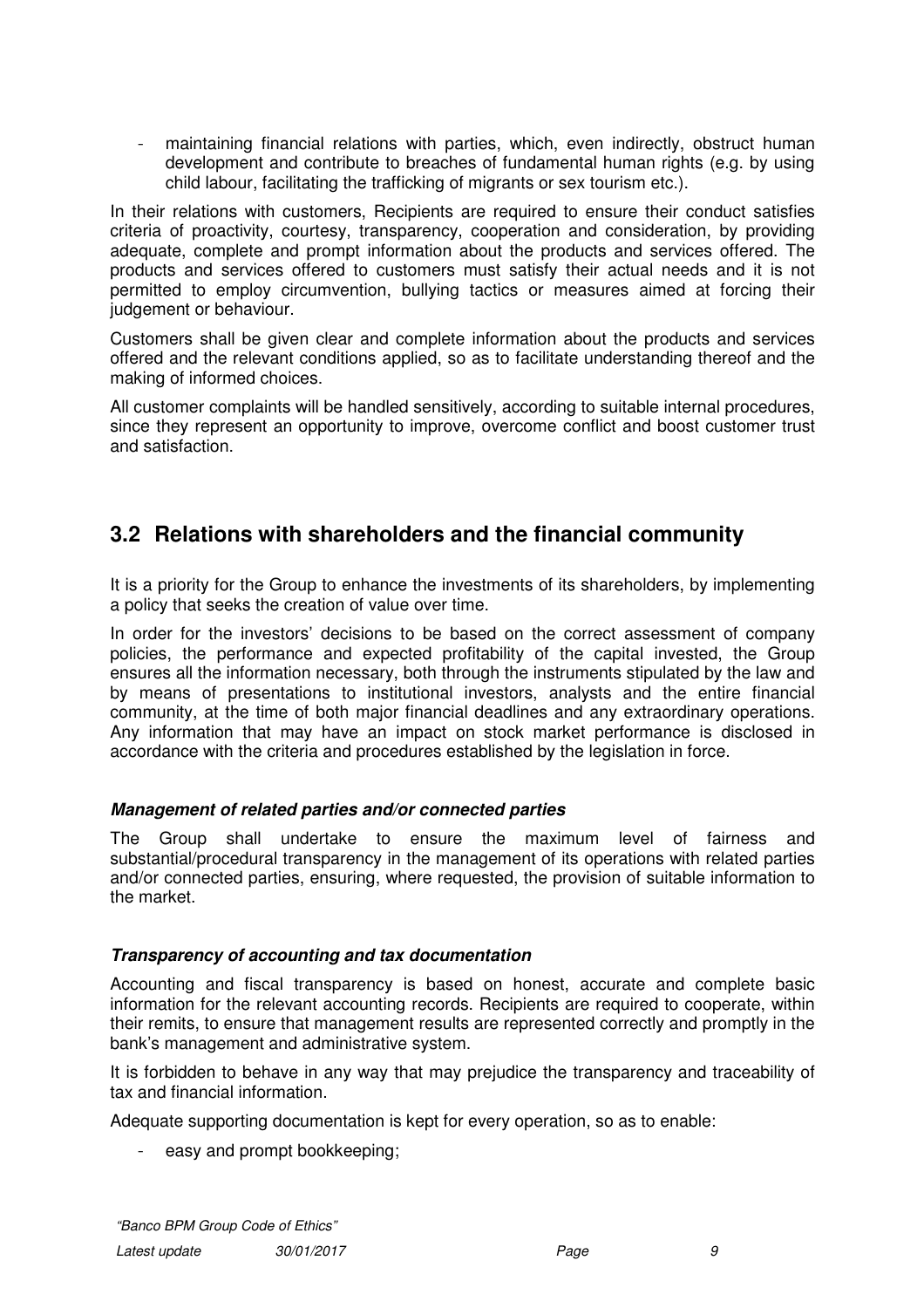- identification of the various levels of responsibility and allocation and segregation of tasks;
- accurate reconstruction of operations, including in order to reduce the likelihood of material errors or mistakes of interpretation.

Each record reflects the details in the supporting documentation. It is the duty of all the Recipients to ensure that the documentation can be easily traced and is ordered according to logical criteria.

Recipients who become aware of omissions, falsifications or negligence in the accounts or documentation on which the accounting records are based, must report such facts to the competent bodies.

## **Relations with Supervisory Bodies, auditing companies and other structures**

The Group shall ensure the correct execution of the monitoring or auditing activities allocated by law to the shareholders, Board of Statutory Auditors, Supervisory Body and other company functions with control responsibilities, and guarantee that the decisions taken by the shareholders' meeting are made freely and properly.

All action, which hinders, or may hinder, the exercising of the control activities is illegal and shall be considered committed against the relevant company or Group.

# **3.3 Relations with employees**

The Group believes that respecting the personality and dignity of each employee is essential for developing a working environment marked by mutual trust and loyalty.

# **Employee management policies**

Employees are treated fairly and with respect, supported in their professional development and rewarded for results achieved in accordance with the remuneration policies. No form of discrimination or harassment shall be tolerated in the hiring and management of the personnel, nor in professional relationships.

The personnel will be sought and selected on the basis of objective criteria of competence and professionalism, ensuring equal opportunities for all.

A positive working environment will be promoted, where individuality and interpersonal relations are developed, by reinforcing a sense of belonging and a team spirit.

The Group shall take on new personnel, when necessary, in accordance with the legislative and contractual provisions in force at the time. No form of work that breaches any employment law provisions shall be tolerated. It is not permitted to establish any working relationship with persons without a residence permit, nor conduct any activity aimed at facilitating the unlawful entry of illegal immigrants into the Country.

Optimum consistency between the Group's objectives and the needs of its employees shall be sought.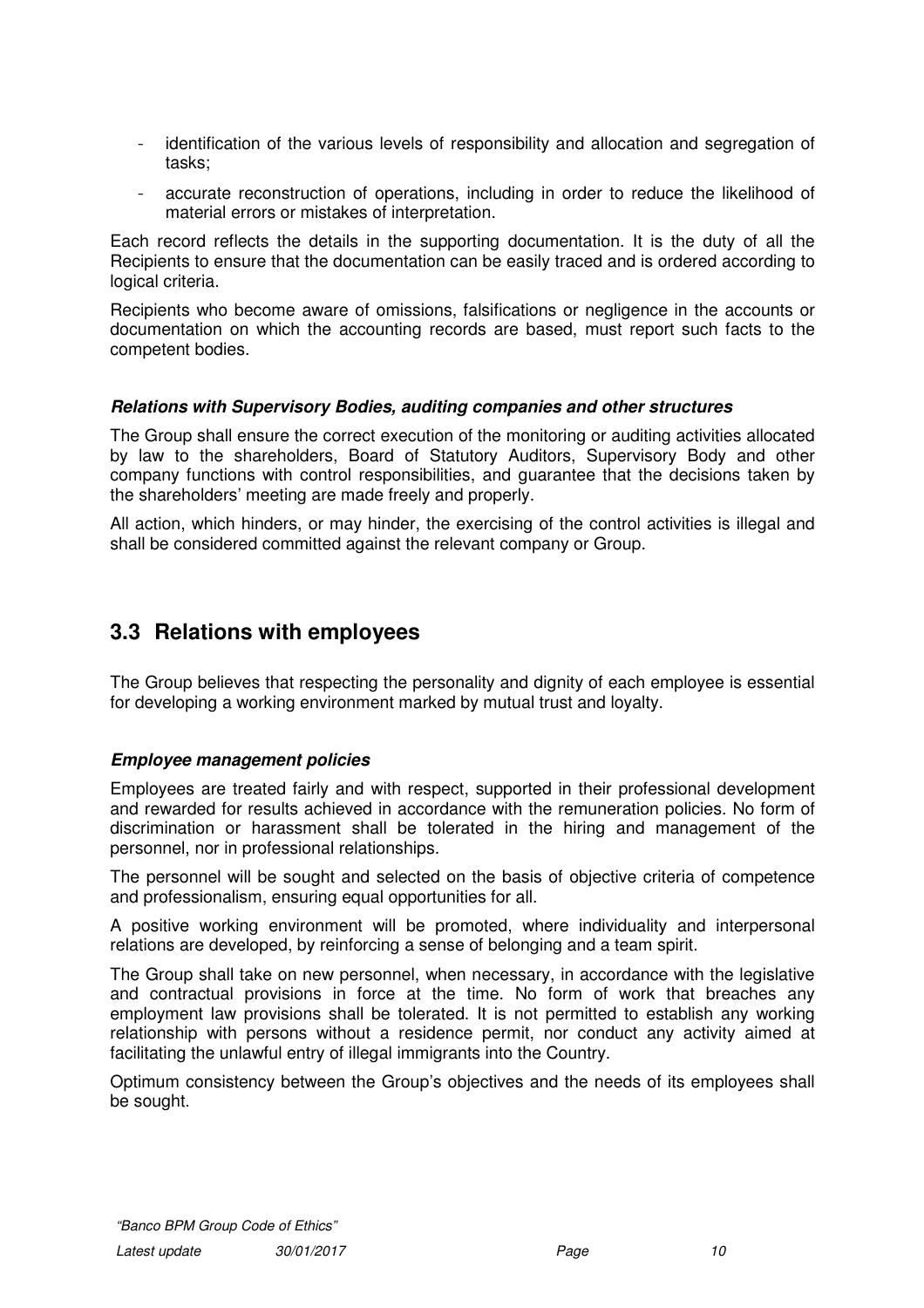## **Workplace health and safety**

The Group shall ensure a working environment that complies with the regulations in force concerning health and safety, through the monitoring, management and prevention of risks connected with the exercising of professional activities.

The personnel, whose physical safety and moral integrity are considered fundamental values for the Group, shall be guaranteed working conditions that respect personal dignity, in appropriate workplace environments.

## **Protecting privacy**

Information regarding the personnel, especially confidential details or sensitive data, shall be processed in accordance with the relevant legislation in force and using procedures suitable for ensuring the greatest transparency vis-à-vis the parties directly affected, while preventing any access by third parties.

## **Internal communication**

The Group recognises the importance of internal communication as a tool for sharing institutional information and a source of motivation with regard to the personnel.

## **Group remuneration and incentive system**

The Group's remuneration and incentive system is designed, in accordance with the regulatory and legislative provisions in force, to reflect the strategies, objectives and company results (including long-term), and is adjusted to take account of the risks assumed by the Group, in line with the levels of capital and liquidity necessary for supporting the activities undertaken. This enables the Group to avoid distorted incentives that might lead to breaches of the regulations or an excessive assumption of risk.

# **3.4 Relations with suppliers**

The Group shall develop relationships with its suppliers that are marked by fairness and transparency.

They are selected subject to verification of probity and professionalism and according to technical and reputational criteria, with particular focus on anti-money laundering, the funding of terrorism and conflicts of interest, seeking the best value for money and, where possible, ensuring a rotation of suppliers.

The Group works with suppliers who undertake to comply with the Code of Ethics.

Any personal relationships or interests with suppliers must be declared prior to any negotiations, according to the procedures laid down in the internal regulations.

Any actual or attempted change to normal business relations must be reported immediately to the competent Supervisory Body, according to the procedures laid down in the internal regulations.

It is not permitted to accept goods and/or services that may influence the selection of suppliers.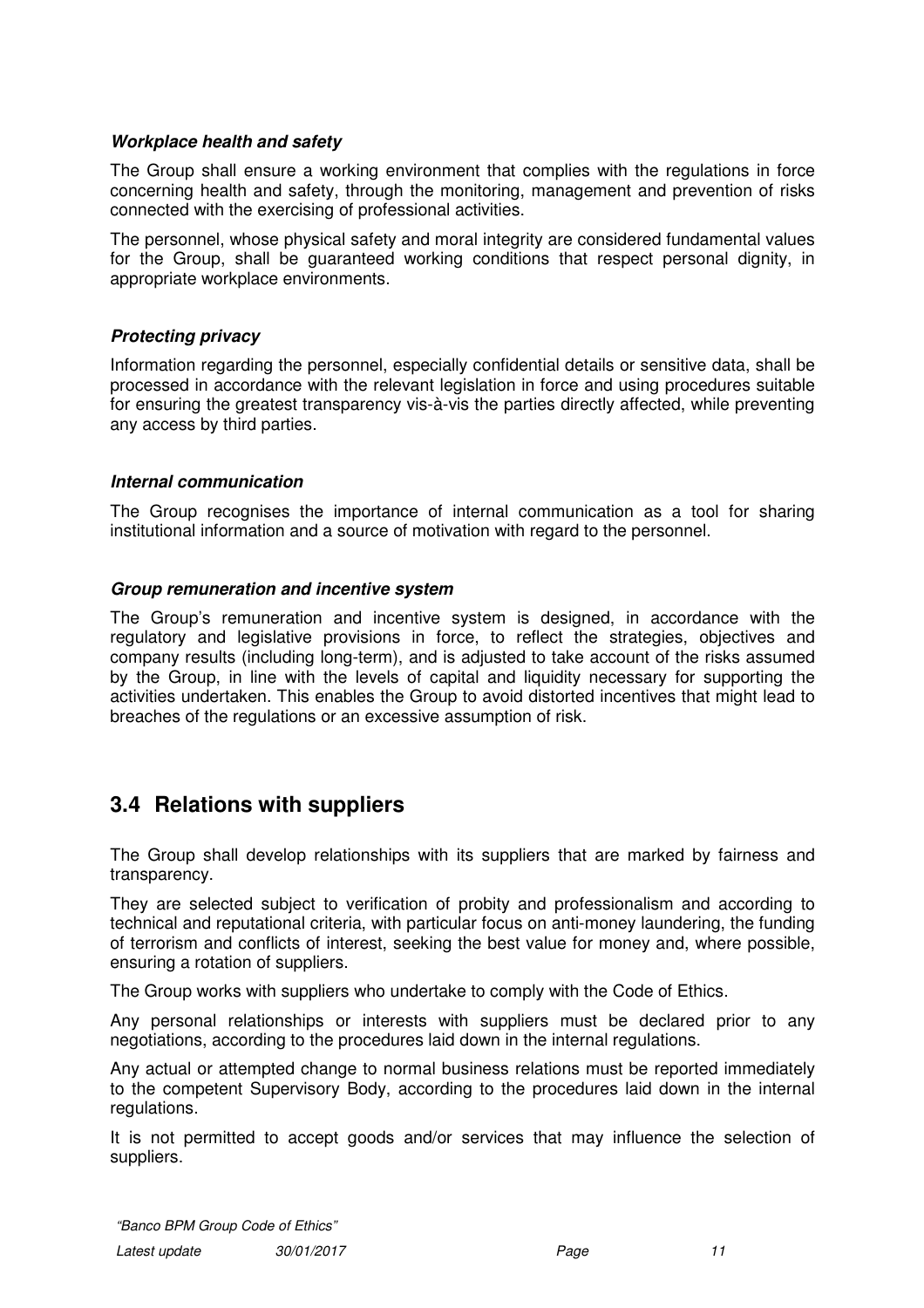Purely by way of example, the Group shall not maintain relations with parties:

- involved in activities connected with arms trafficking, money laundering, terrorism, smuggling or the trafficking of narcotic drugs or psychotropic substances;
- which, even indirectly, obstruct human development and contribute to breaches of fundamental human rights (e.g. by using child labour, facilitating the trafficking of migrants or sex tourism etc.):
- which employ foreign workers without a residence permit or whose residence is illegal, or which recruit or employ workers, including through intermediation activities, place them in exploitative conditions and take advantage of their financial difficulties.

# **3.5 Relations with the Supervisory Authorities and Public Administration**

Institutional relations with the Supervisory Authorities and the Public Administration shall be marked by principles of fairness, transparency, professionalism and helpfulness, in accordance with their respective roles, avoiding any conduct and/or attitude aimed at improperly and/or unfairly influencing their dealings, even if this only seems to be the case.

It is forbidden for all those who have relations with the Supervisory Authorities, in particular the directors, auditors and top management, to hinder their work.

All parties concerned must cooperate fully with the said Authorities. It is thus forbidden to express facts that do not reflect the truth, even if subject to assessment, concerning the economic and financial position and assets of the companies within the Group or conceal, through other means, facts concerning the said position, which should have been disclosed.

In relations with the Public Administration, it is forbidden:

- to influence official acts, omissions or any decision in violation of the official duties of a Public Official;
- to make an improper offer or promise of money or other benefits to Public Officials, officers, public employees or persons tasked with public functions, or parties belonging to the Public Administration;
- to accept or solicit requests for money or other benefits, or authorise anyone to do so, from a Public Official or public service employee in order to gain, ensure or maintain an advantage in relation to company activities.

# **3.6 Relations with other external parties**

#### **Relations with political organisations**

The Group shall not make donations, nor support through sponsorship, movements or organisations with a political purpose.

Recipients may participate in political organisations on a personal basis, without any link with the function performed within the Group and according to the procedures stipulated by the legislation in force.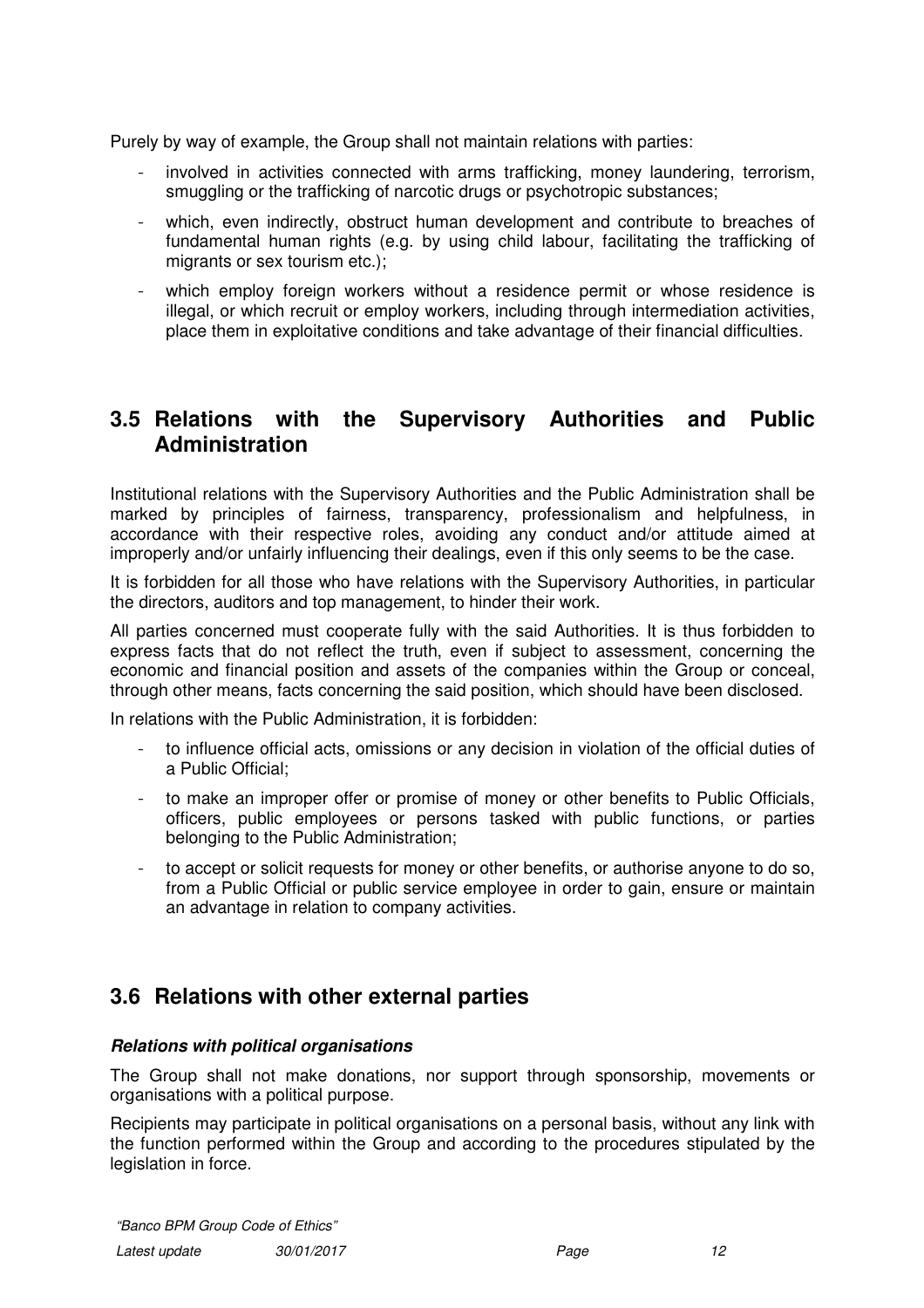### **Relations with the media and public relations entities**

Communications for an external audience must be accurate and transparent.

Activities such as the publication of documents, the granting of interviews, the giving of presentations concerning the companies within the Group or the Group itself are permitted subject to authorisation from the specific company departments and within the limits of the relevant procedures adopted by the Group; any event, the confidentiality requirements established by law or by any contracts shall remain binding.

#### **Relations with Trade Unions**

The Group shall deal with Trade Unions responsibly and constructively, in accordance with their respective roles, by promoting an environment of trust and dialogue and continuing to seek fruitful industrial relations.

#### **Relations with other parties**

The Group believes it essential to conduct transparent dialogue not only with its stakeholders but with all parties and, in particular, those who represent the areas and local communities where it has a presence, institutions of social and cultural interest and religious institutions, keeping a communication channel permanently open in order to understand their needs. In this context, the Group identifies the needs and requirements (not only material), of the community, and supports them, in accordance with statutory procedures. When choosing its areas of intervention, the Group checks consistency with the reference values, the merit of the proposed initiatives and social needs it intends to satisfy, taking care to avoid any risk of corruption or conflict of interest.

Such initiatives must be properly justified, including with regard to the consistency of the economic commitment, the quality of the initiative and participants and the concrete economic and social benefits for the region concerned by the initiative.

# **4 Reporting breaches of the Code of Ethics**

#### **Reporting breaches**

All Recipients are required immediately to report any breach of this Code or the Organisation, Management and Control Model adopted by the Banco BPM Group in accordance with Italian Legislative Decree 231/01. The Group shall undertake to conduct investigations of any breach of which it becomes aware.

Such reports must be made to the Supervisory Body, using the postal or e-mail address, which each company within the Group publishes using what it considers the most suitable tools. The Group shall guarantee that the identity of the party who makes such a report will remain confidential.

Recipients are also required to cooperate in any internal investigations concerning breaches and conduct that inconsistent with this Code.